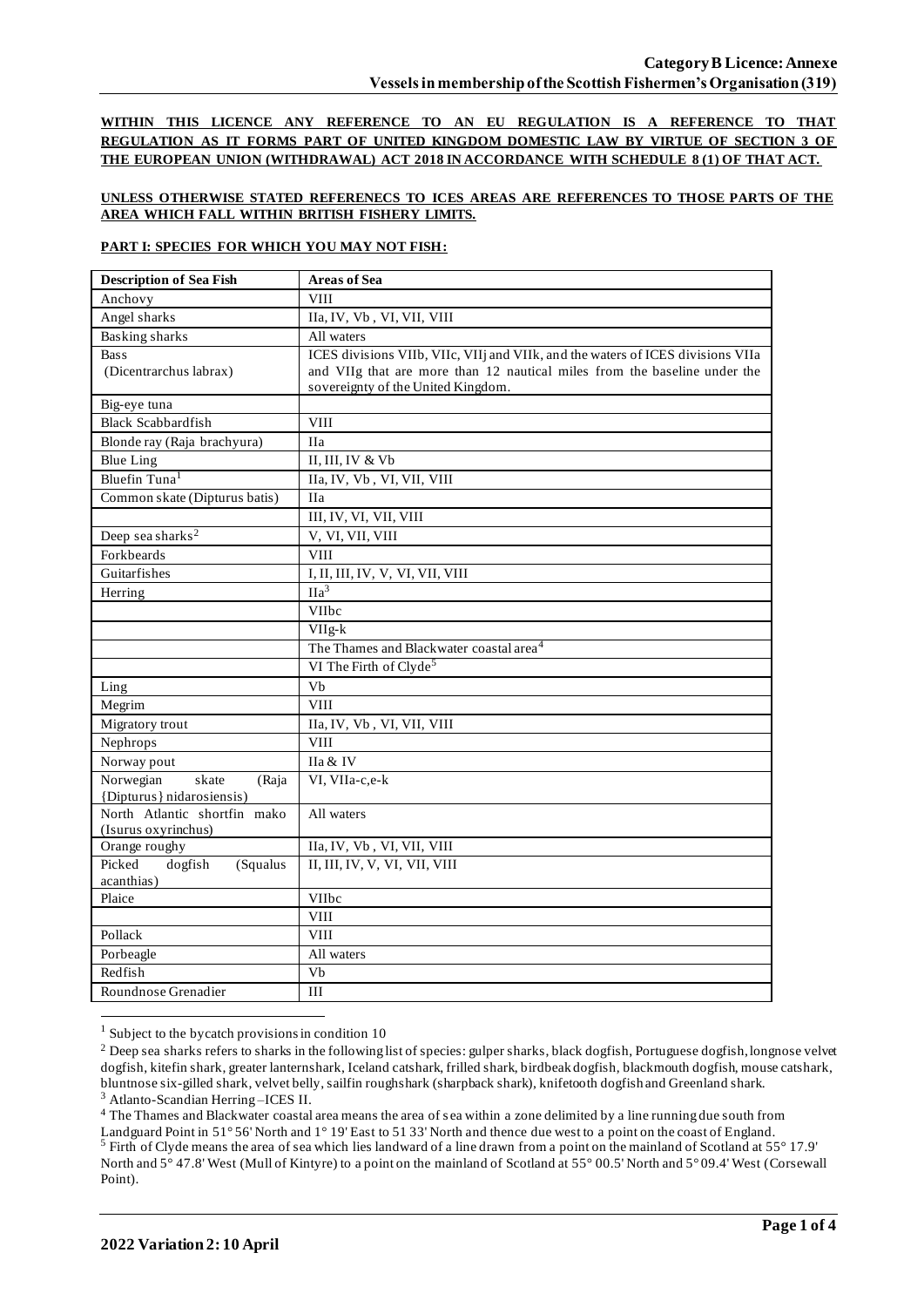| Salmon                                          | IIa, IV, Vb, VI, VII, VIII                   |  |
|-------------------------------------------------|----------------------------------------------|--|
| Sandeels                                        | Scottish Inshore Waters <sup>6</sup>         |  |
| <b>Skates and Rays</b>                          | <b>VIII</b>                                  |  |
| Small-eyed<br>(Raja<br>ray<br>microocellata)    | IIa, IV, VIa, VIb, VIIa-c, VIIe and VIIh-k   |  |
| Smooth<br>lanternshark<br>(Etmopterus pusillus) | IIa, IV                                      |  |
|                                                 | I, V, VI, VII, VIII                          |  |
| Sole                                            | <b>VIIbc</b>                                 |  |
|                                                 | <b>VIII</b>                                  |  |
| Starry Ray (Amblyraja radiata)                  | IIa, IIIa, IV, VIId                          |  |
| Thornback ray (Raja clavata)                    | <b>IIIa</b>                                  |  |
| Tope shark (Galeorhinus galeus)                 | When taken with longlines in IIa, IV; and in |  |
|                                                 | I, V, VI, VII, VIII                          |  |
| Undulate Ray (Raja undulata)                    | VI                                           |  |
| White sharks                                    | IIa, IV, Vb, VI, VII, VIII                   |  |
| White Skate (Rostroraja alba)                   | VI, VII, VIII                                |  |
| Whiting                                         | <b>VIII</b>                                  |  |

# **SPECIES FOR WHICH YOU MAY NOT FISH CONTINUED**

| <b>SPECIES</b> | <b>SEA AREAS</b>                                                              |
|----------------|-------------------------------------------------------------------------------|
| Sole           | VIIhjk                                                                        |
| Whiting        | VIIa                                                                          |
| Mackerel       | IVa Flexibility box <sup>7</sup> (Seasonal closure 15th February – 31st July) |

### **PART II: QUOTA LIMITATIONS OF TAC STOCKS**

## **LICENCE HOLDERS ARE REMINDED THAT QUOTA LIMITS ARE IN LIVE WEIGHT.**

For the conversion factors that apply see the bottom of this Annexe.

| <b>TAC SPECIES</b>                     | <b>SEA AREA</b> |                       | <b>OUOTA LIMIT/ MONTH</b><br><b>(UNLESS OTHERWISE</b><br><b>STATED</b> ) |  |
|----------------------------------------|-----------------|-----------------------|--------------------------------------------------------------------------|--|
| Tusk                                   | Ha              |                       | 0.1 tonnes per trip                                                      |  |
| Blue Ling                              | IIa & IV        |                       | 0.1 tonnes per trip                                                      |  |
| Small-eyed ray (Raja<br>microocellata) | $VIIf-g$        |                       | 1.5 tonnes                                                               |  |
| <b>DEEP-SEA SPECIES</b>                |                 | <b>SEA AREA</b>       |                                                                          |  |
| Alfonsinos                             |                 | IV, Vb, VI, VII, VIII |                                                                          |  |

| Black scabbardfish | IIa, IV |
|--------------------|---------|
|                    |         |

<sup>&</sup>lt;sup>6</sup> "Scottish inshore waters" means the sea adjacent to the coast of Scotland and to the landward of a limit of 6 nautical miles from the baseline from which the territorial sea is measured, up to the mean high water mark of ordinary spring tides.

 $^7$  Mackerel caught in ICES Division IVa in the periods between 1 August and 15 February shall be recorded against the Western mackerel quota. All other catches of mackerel in ICES Division IVa shall be recorded against the North Sea mackerel quota and shall be subject to any quota limitations set out at **Part II** of this **Annex**.